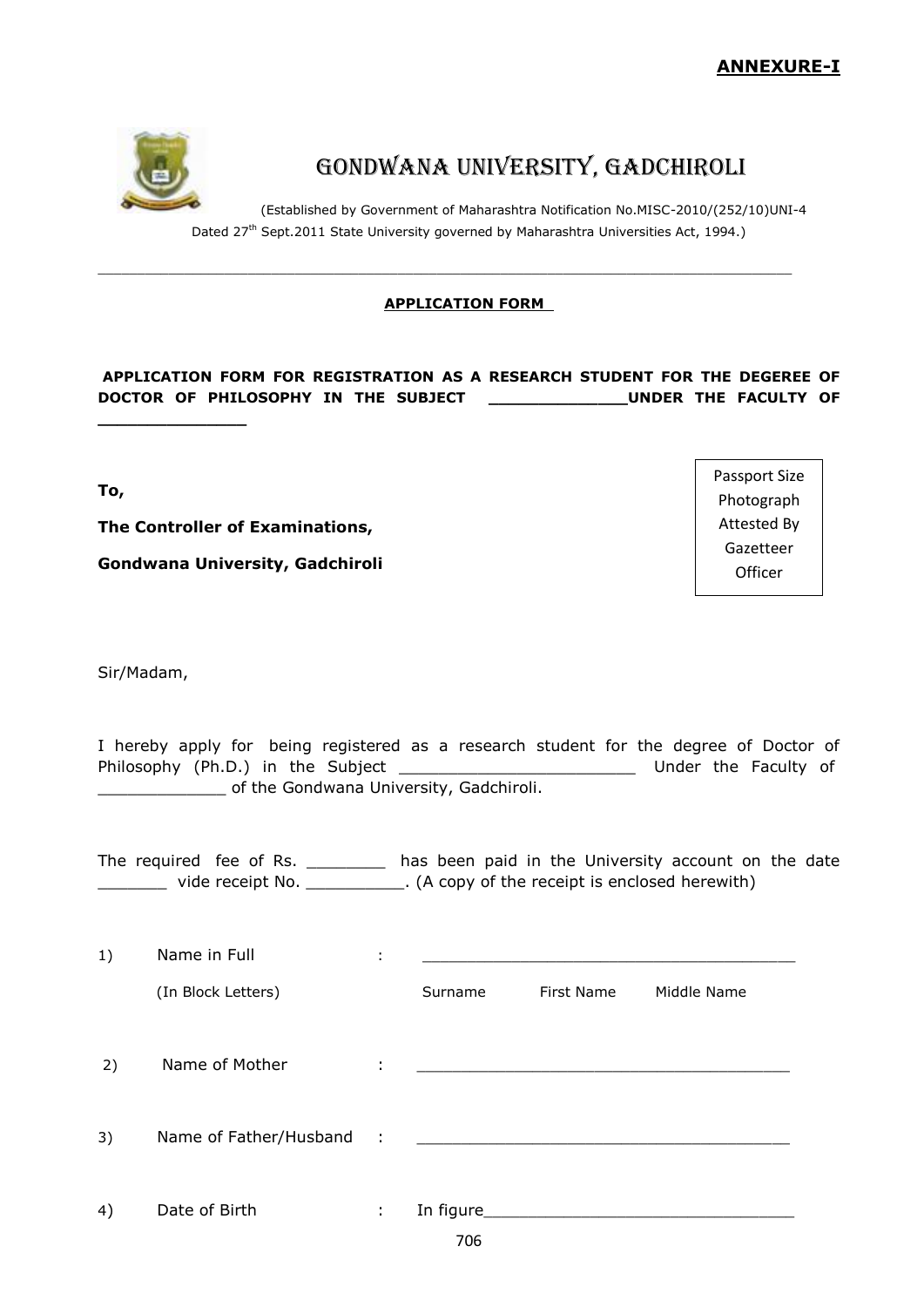| 5)  | <b>Permanent Address</b>                        | <u> 2000 - Jan James James James James James James James James James James James James James James James James J</u><br><u> 1989 - Johann Stoff, deutscher Stoff, der Stoff, der Stoff, der Stoff, der Stoff, der Stoff, der Stoff, der S</u> |
|-----|-------------------------------------------------|-----------------------------------------------------------------------------------------------------------------------------------------------------------------------------------------------------------------------------------------------|
| 6)  | Address for correspondence:                     | <u> 2008 - Jan James James James James James James James James James James James James James James James James J</u>                                                                                                                          |
|     |                                                 |                                                                                                                                                                                                                                               |
|     |                                                 |                                                                                                                                                                                                                                               |
| 7)  | Marital Status (Married/ Single)                | <u> 1986 - Jan Stein Stein Stein Stein Stein Stein Stein Stein Stein Stein Stein Stein Stein Stein Stein Stein S</u>                                                                                                                          |
| 8)  | Religion                                        |                                                                                                                                                                                                                                               |
| 9)  | Nationality                                     | <u> 1989 - Johann Harry Harry Harry Harry Harry Harry Harry Harry Harry Harry Harry Harry Harry Harry Harry Harry</u>                                                                                                                         |
| 10) | Caste                                           |                                                                                                                                                                                                                                               |
|     |                                                 |                                                                                                                                                                                                                                               |
| 11) | (a) I belong / do not belong to backward class* | <u> 1980 - Johann Barbara, martin amerikan basar dan berasal dan berasal dalam basar dalam basar dalam basar dala</u>                                                                                                                         |
|     | (b) My category is SC /ST /OBC /VJ /NT /SBC*    |                                                                                                                                                                                                                                               |
| 12) | Mother Tongue                                   | Languages Known                                                                                                                                                                                                                               |
| 13) | Name of the University from where               | - 1                                                                                                                                                                                                                                           |
|     | qualifying degree has been obtained             |                                                                                                                                                                                                                                               |
|     |                                                 |                                                                                                                                                                                                                                               |
| 14) | College last attended                           | <u> 1989 - Johann Barbara, margaret eta idazlearia (h. 1989).</u>                                                                                                                                                                             |
| 15) | Enrolment Number, if passed                     |                                                                                                                                                                                                                                               |
|     | from R.T.M. Nagpur University                   |                                                                                                                                                                                                                                               |
|     |                                                 |                                                                                                                                                                                                                                               |

(\*Strike off whichever is not applicable)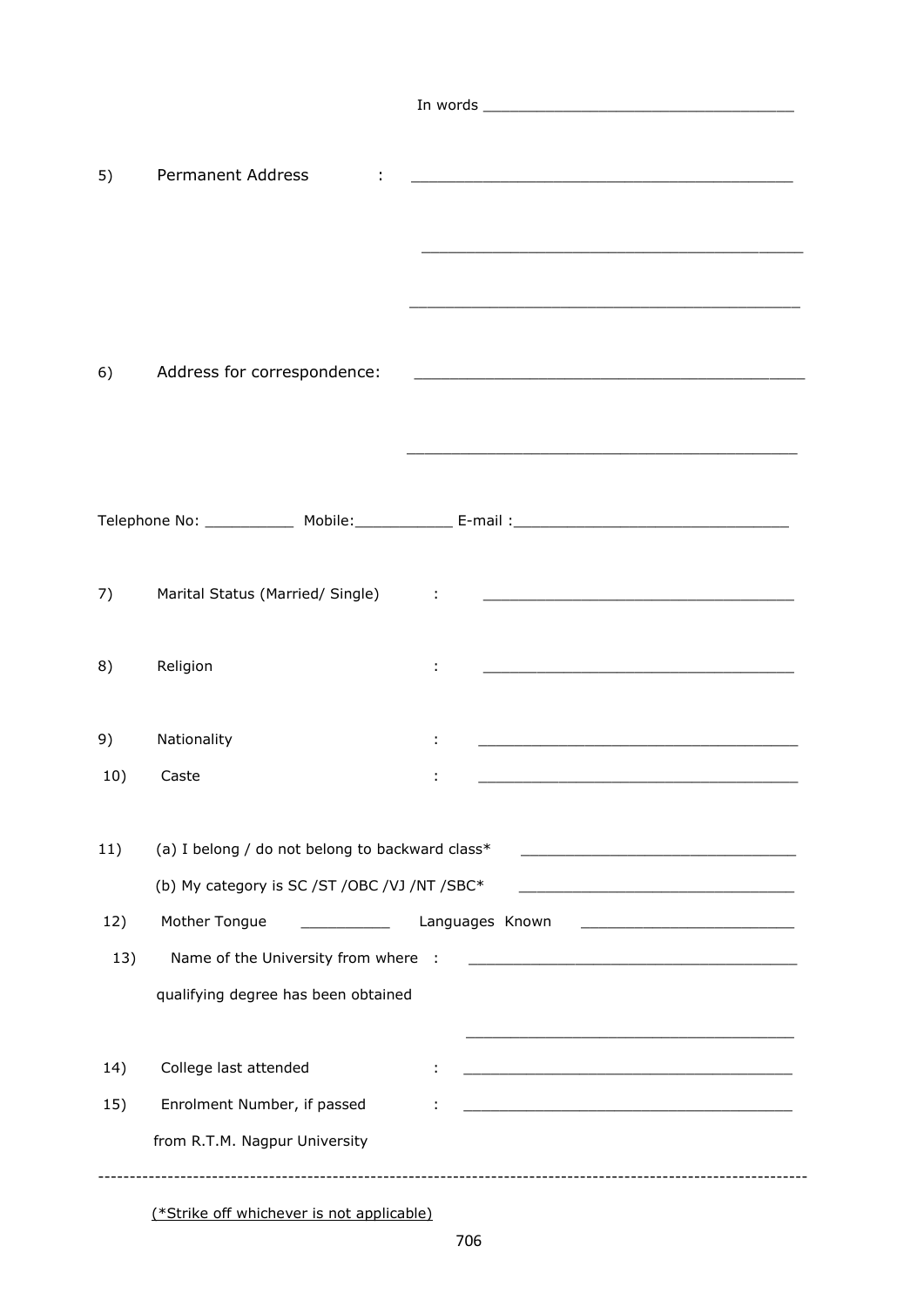| Examination<br>passed | University | Year | Subject<br>offered | Division | Aggregate<br>Marks | Percentage/<br>grade |
|-----------------------|------------|------|--------------------|----------|--------------------|----------------------|
|                       |            |      |                    |          |                    |                      |
|                       |            |      |                    |          |                    |                      |
|                       |            |      |                    |          |                    |                      |
|                       |            |      |                    |          |                    |                      |
|                       |            |      |                    |          |                    |                      |
|                       |            |      |                    |          |                    |                      |
|                       |            |      |                    |          |                    |                      |
|                       |            |      |                    |          |                    |                      |
|                       |            |      |                    |          |                    |                      |
|                       |            |      |                    |          |                    |                      |

| 17) |                                                                                 | Are you employed? Yes/No              |  |                                                                                                                       |  |
|-----|---------------------------------------------------------------------------------|---------------------------------------|--|-----------------------------------------------------------------------------------------------------------------------|--|
|     | (a)                                                                             | Designation                           |  |                                                                                                                       |  |
|     | (b)                                                                             | Address of office                     |  | <u> 1989 - Johann Barbara, margaret eta idazlea (h. 1989).</u>                                                        |  |
|     |                                                                                 |                                       |  |                                                                                                                       |  |
| 18) |                                                                                 | Subject (Relating to the Board        |  |                                                                                                                       |  |
|     |                                                                                 | of Studies in the Faculty)            |  |                                                                                                                       |  |
| 19) |                                                                                 | Topic of Research:                    |  | <u> 1989 - Johann Stein, september 1989 - Stein Stein Stein Stein Stein Stein Stein Stein Stein Stein Stein Stein</u> |  |
|     |                                                                                 |                                       |  |                                                                                                                       |  |
|     |                                                                                 |                                       |  |                                                                                                                       |  |
| 20) |                                                                                 |                                       |  | Name and address of the Department/ Institution where the proposed research is to be                                  |  |
|     |                                                                                 |                                       |  |                                                                                                                       |  |
|     |                                                                                 |                                       |  |                                                                                                                       |  |
| 21) | Name, designation and address of the allotted Guide under whose supervision the |                                       |  |                                                                                                                       |  |
|     |                                                                                 | proposed Research is to be prosecuted |  |                                                                                                                       |  |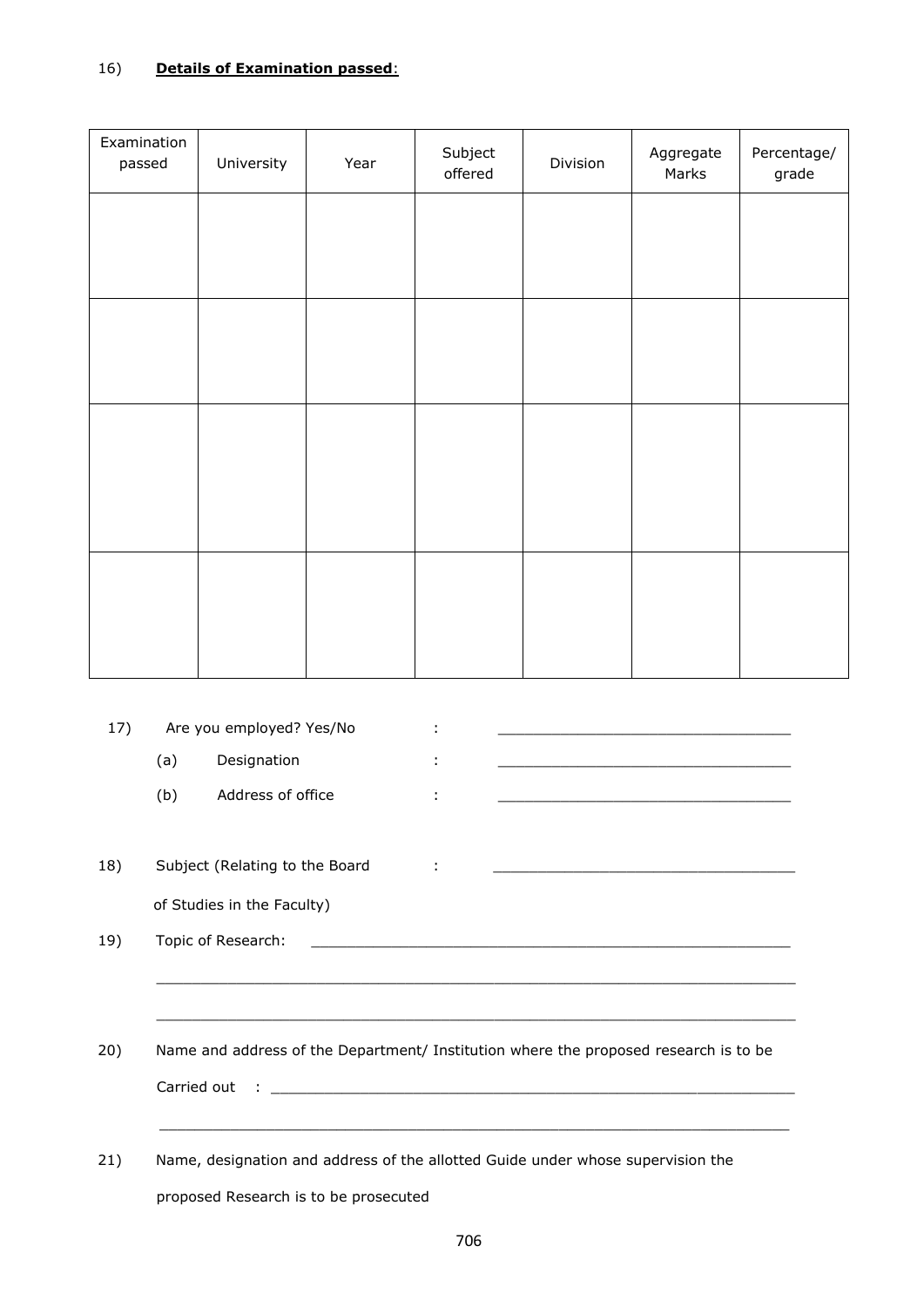22) Recognition number of Guide: \_\_\_\_\_\_\_\_\_\_\_\_\_\_\_\_\_\_\_\_\_\_\_\_\_\_\_\_\_\_\_\_\_ 23) Whether the Ph.D. Entrance Test conducted by this University has passed? Yes/No If yes please give details : (a) Roll Number  $\qquad \qquad : \qquad \qquad$  (b) Date & Year of Passing : \_\_\_\_\_\_\_\_\_\_\_\_\_\_\_\_\_\_\_\_\_\_\_\_\_\_\_\_\_\_\_\_\_\_\_\_\_ (c) Exempted from PET Under clause : \_ (d) Percentage obtained  $\qquad \qquad : \qquad$ 24) Whether the candidate is exempted from Entrance Examination? (Yes/ No) **If yes, please give details** : \_\_\_\_\_\_\_\_\_\_\_\_\_\_\_\_\_\_\_\_\_\_\_\_\_\_\_\_\_\_\_\_\_\_\_\_\_\_\_\_\_\_\_\_\_\_\_\_\_\_\_\_\_\_\_\_\_\_\_\_\_\_\_\_\_\_\_\_\_\_\_  $\mathcal{L}_\text{max} = \frac{1}{2} \sum_{i=1}^{n} \frac{1}{2} \sum_{i=1}^{n} \frac{1}{2} \sum_{i=1}^{n} \frac{1}{2} \sum_{i=1}^{n} \frac{1}{2} \sum_{i=1}^{n} \frac{1}{2} \sum_{i=1}^{n} \frac{1}{2} \sum_{i=1}^{n} \frac{1}{2} \sum_{i=1}^{n} \frac{1}{2} \sum_{i=1}^{n} \frac{1}{2} \sum_{i=1}^{n} \frac{1}{2} \sum_{i=1}^{n} \frac{1}{2} \sum_{i=1}^{n} \frac{1$ 25) List of documents enclosed : \_\_\_\_\_\_\_\_\_\_\_\_\_\_\_\_\_\_\_\_\_\_\_\_\_\_\_\_\_\_\_\_\_\_\_\_\_\_\_\_\_\_ \_\_\_\_\_\_\_\_\_\_\_\_\_\_\_\_\_\_\_\_\_\_\_\_\_\_\_\_\_\_\_\_\_\_\_\_\_\_\_\_\_\_\_ \_\_\_\_\_\_\_\_\_\_\_\_\_\_\_\_\_\_\_\_\_\_\_\_\_\_\_\_\_\_\_\_\_\_\_\_\_\_\_\_\_\_\_  $\mathcal{L}_\mathcal{L} = \mathcal{L}_\mathcal{L} = \mathcal{L}_\mathcal{L} = \mathcal{L}_\mathcal{L} = \mathcal{L}_\mathcal{L} = \mathcal{L}_\mathcal{L} = \mathcal{L}_\mathcal{L} = \mathcal{L}_\mathcal{L} = \mathcal{L}_\mathcal{L} = \mathcal{L}_\mathcal{L} = \mathcal{L}_\mathcal{L} = \mathcal{L}_\mathcal{L} = \mathcal{L}_\mathcal{L} = \mathcal{L}_\mathcal{L} = \mathcal{L}_\mathcal{L} = \mathcal{L}_\mathcal{L} = \mathcal{L}_\mathcal{L}$ Place : Date : **(Signature of the Candidate) (Signature of the Guide/Co-Guide)**

\_\_\_\_\_\_\_\_\_\_\_\_\_\_\_\_\_\_\_\_\_\_\_\_\_\_\_\_\_\_\_\_\_\_\_\_\_\_\_\_\_\_\_\_\_\_\_\_\_\_\_\_\_\_\_\_\_\_\_\_\_\_\_\_\_\_\_\_\_\_\_

## **INSTRUCTIONS:**

- (1) Attested true copies of the mark list / Degree certificate must be attached.
- (2) Candidate who has passed the qualifying examination from any University other than Gondwana University, Gadchiroli should submit an original Eligibility Certificate from Gondwana University Gadchiroli.
- (3) If the candidate belongs to the Backward Community, copy of caste certificate be enclosed.
- (4) Incomplete application will not be accepted under any circumstances.